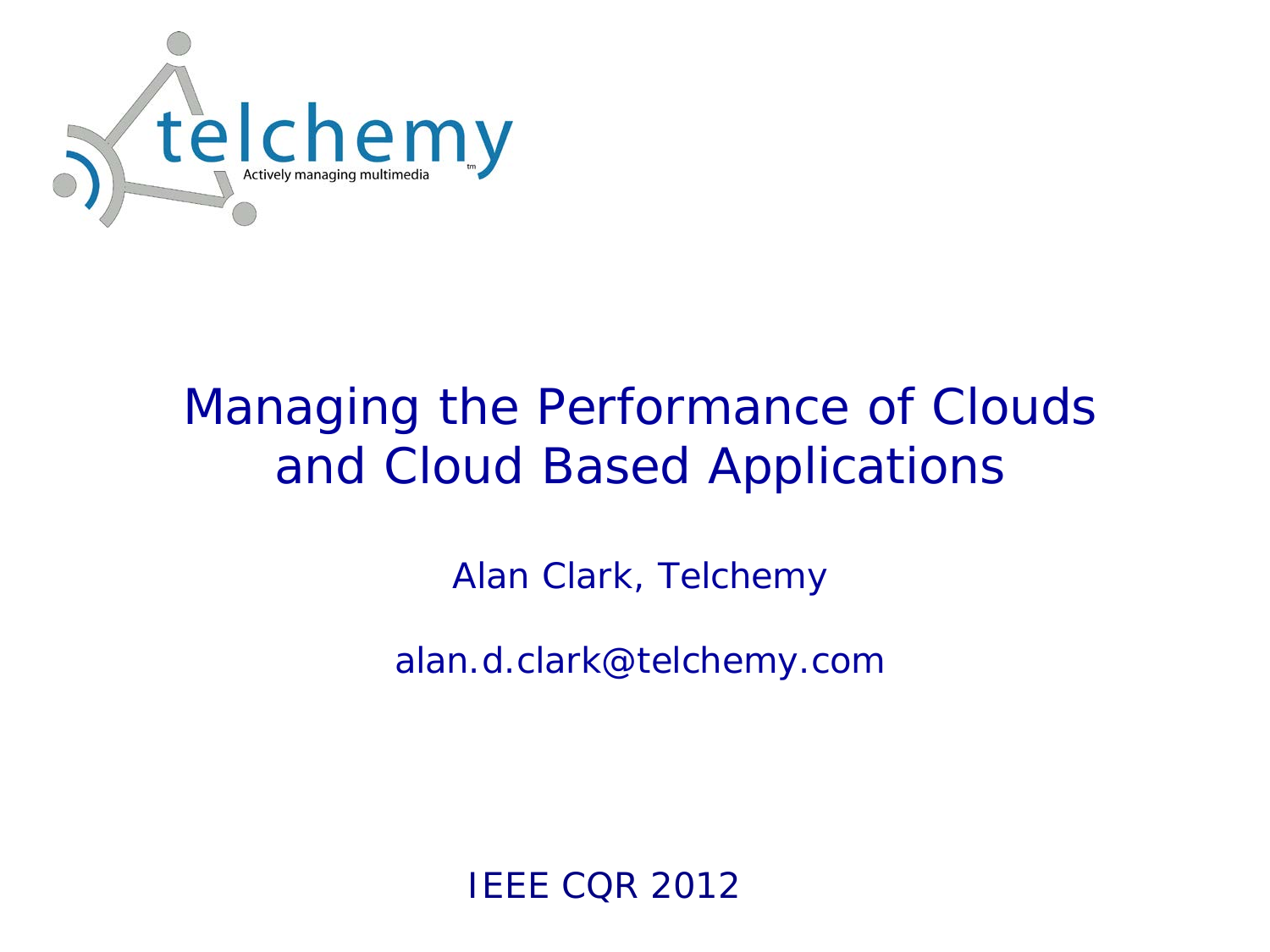#### **Outline**

- Model for Cloud based Applications
- Cloud Application Performance
- Typical Cloud SLA
- What Cloud Infrastructure and Cloud Application providers need to measure

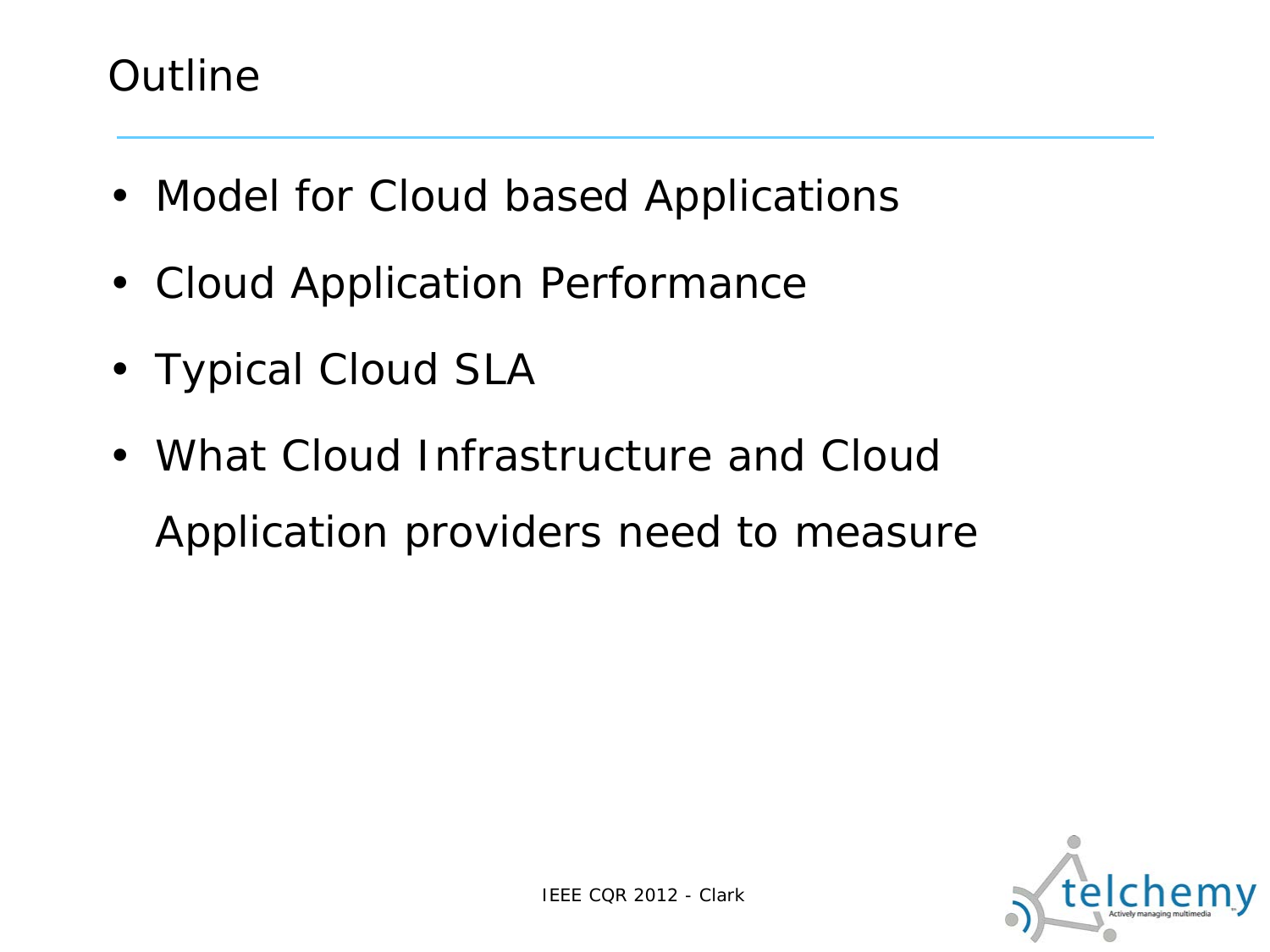### Why run applications in the Cloud?



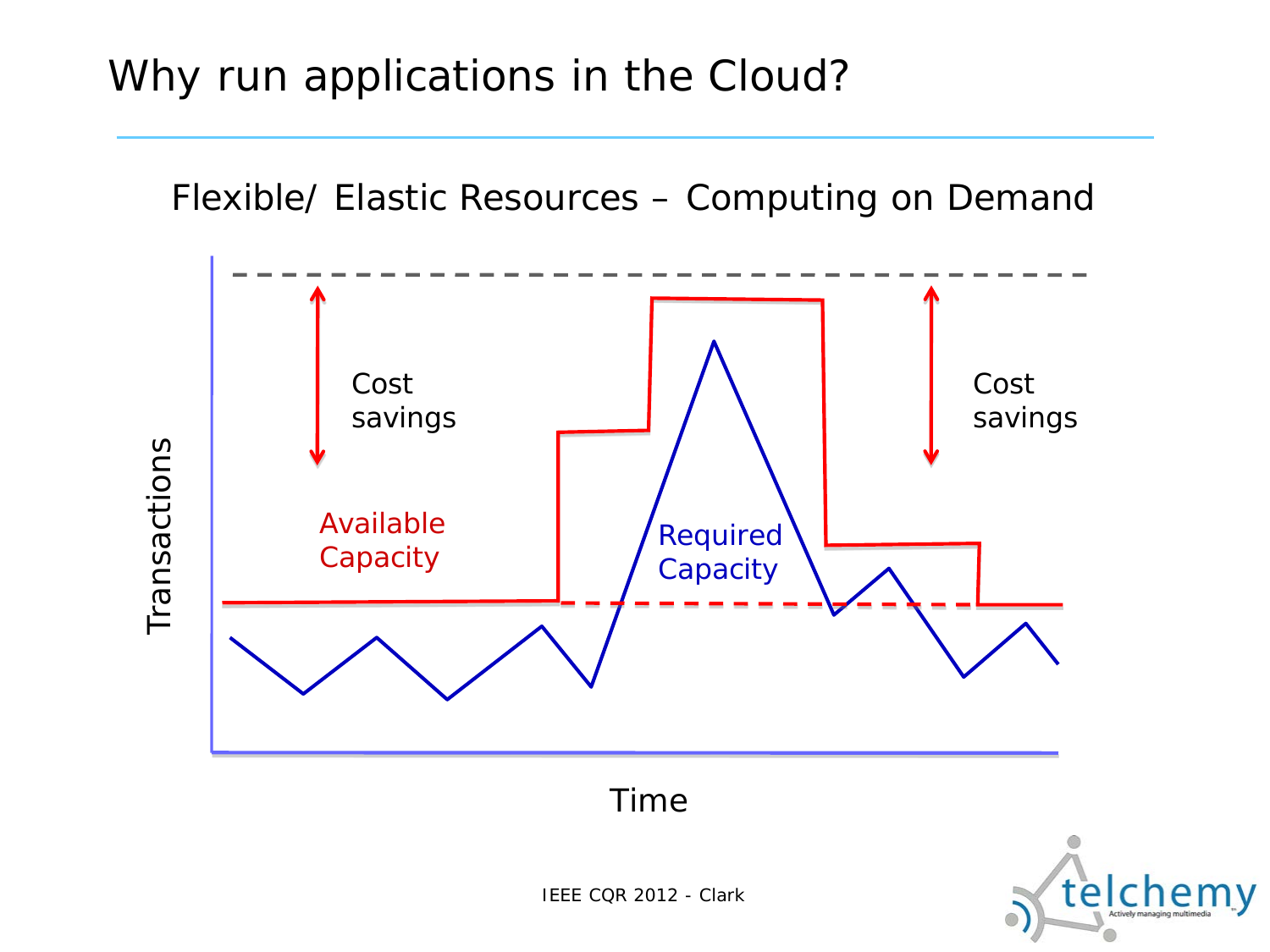#### Model of a Cloud Based Application

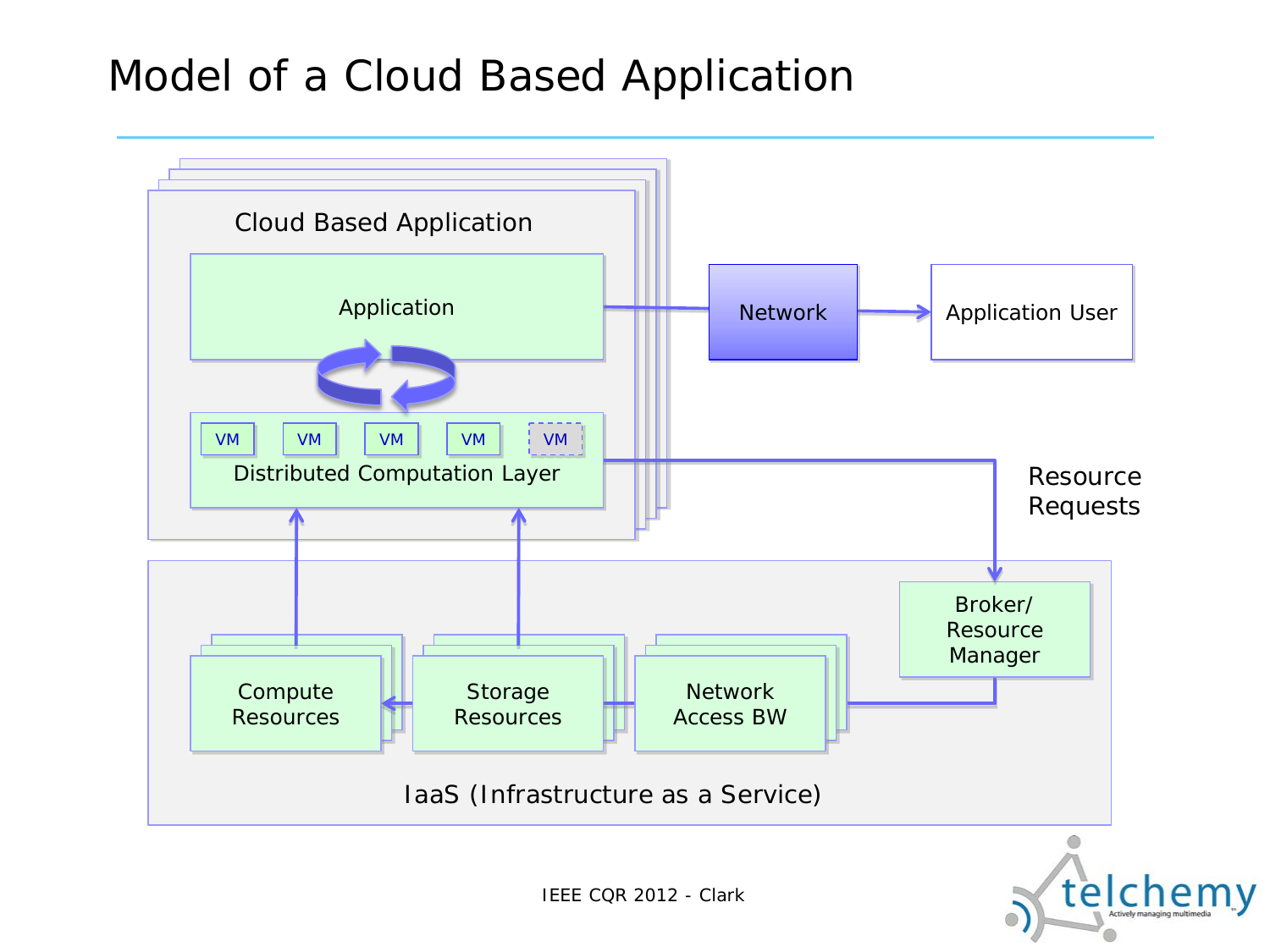#### Cloud Model

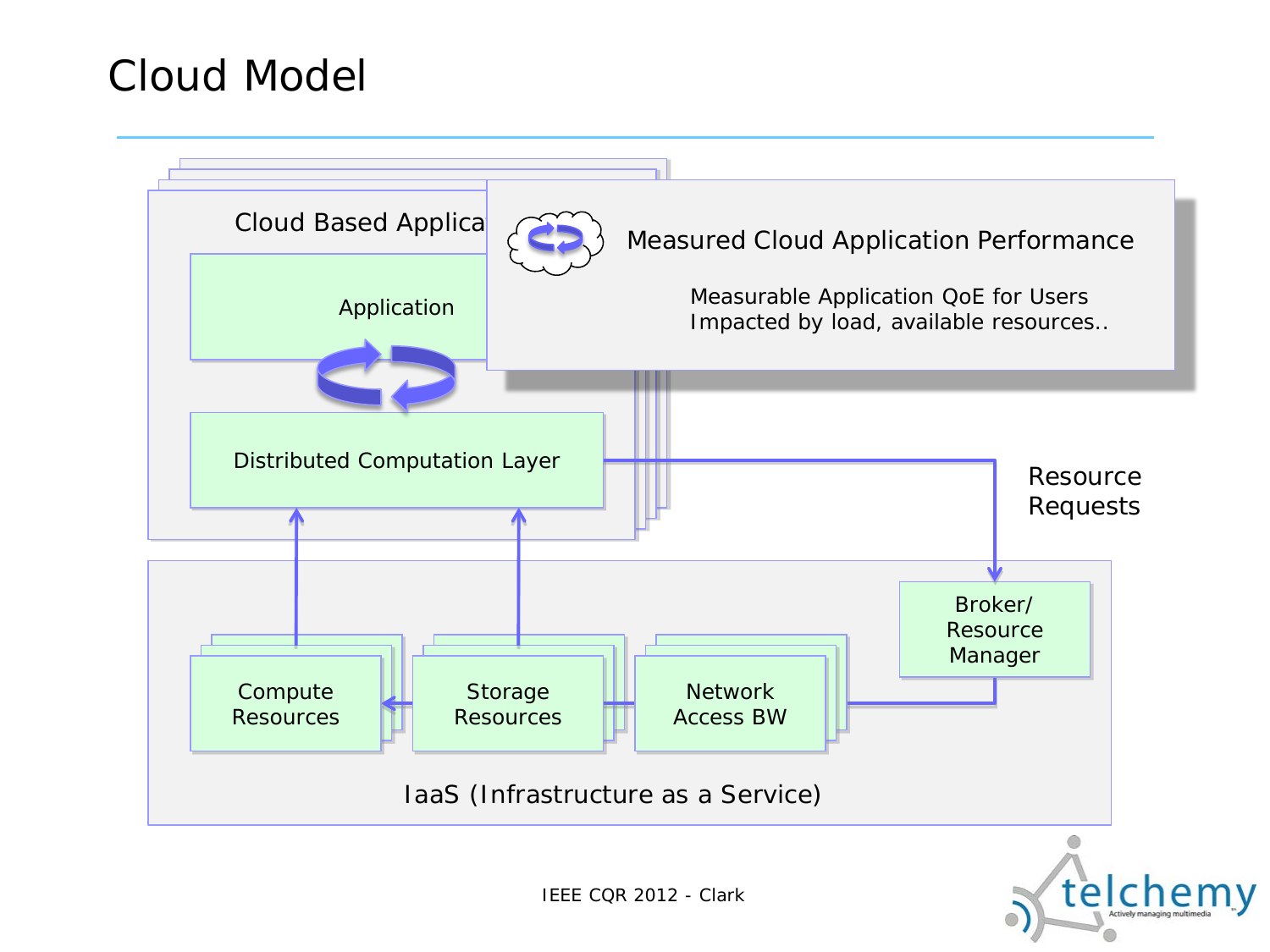#### Cloud Model



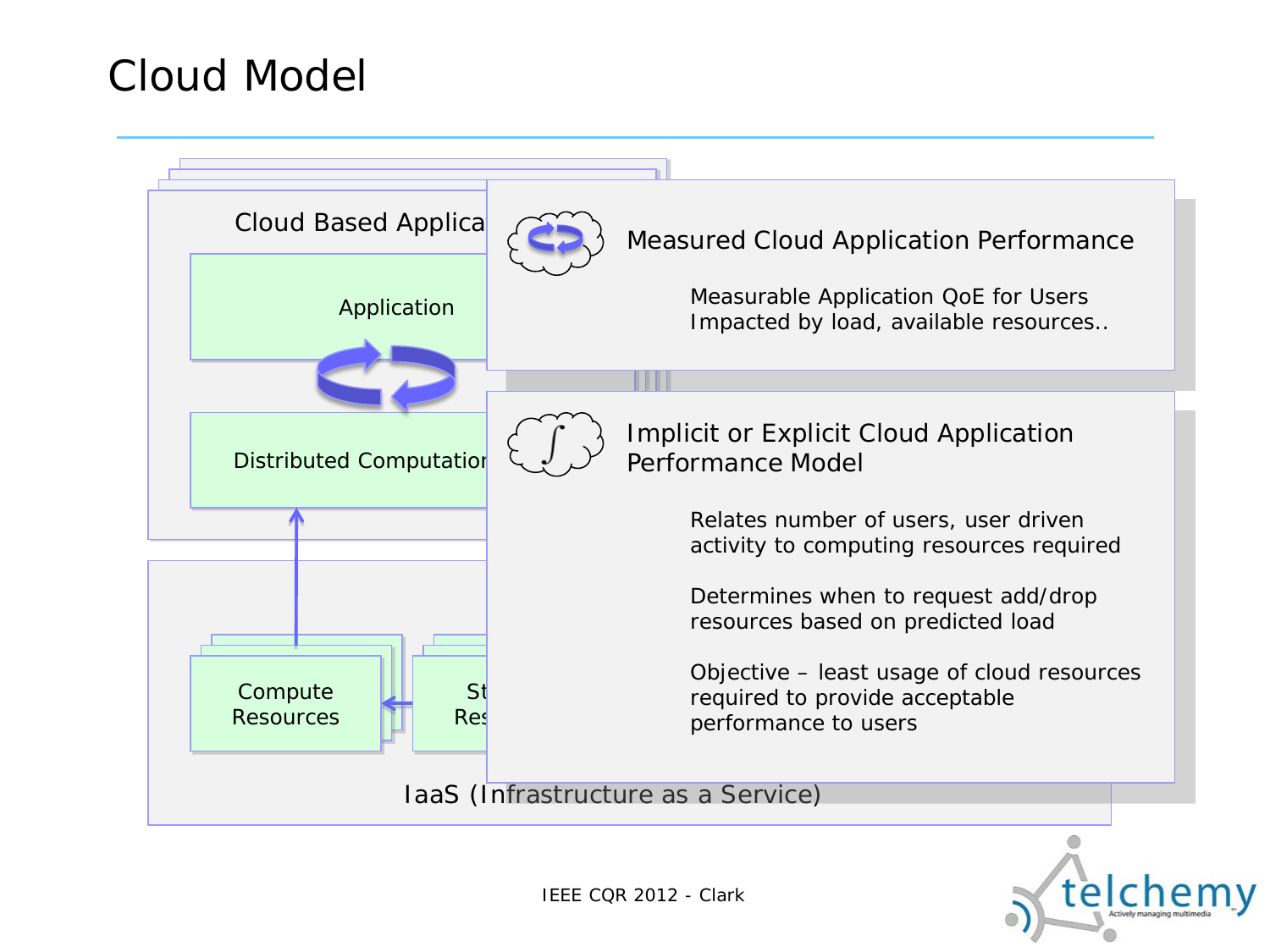#### Flexing Resources



Time

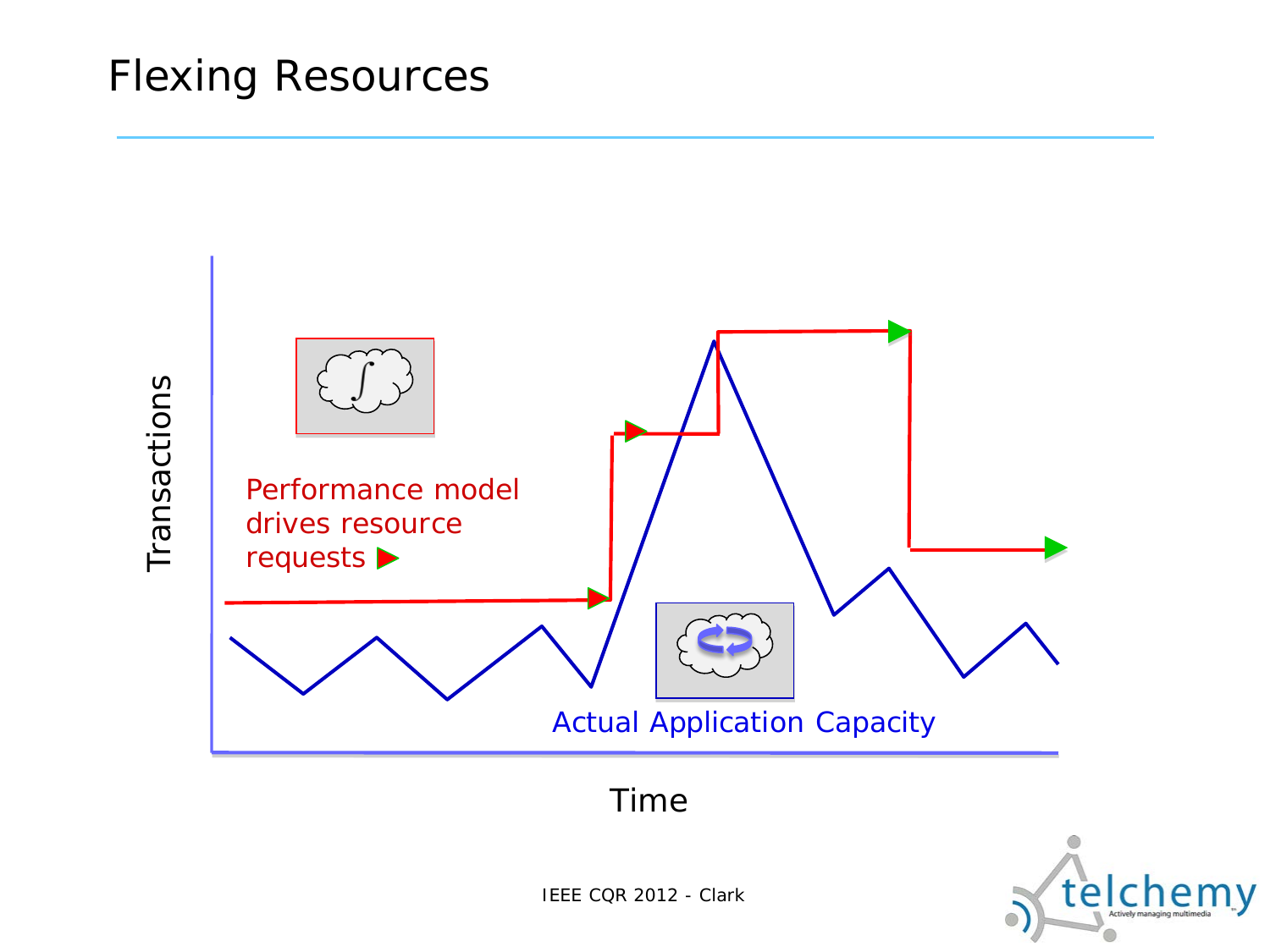#### Flexing Resources – potential issues

Transactions Transactions



Time

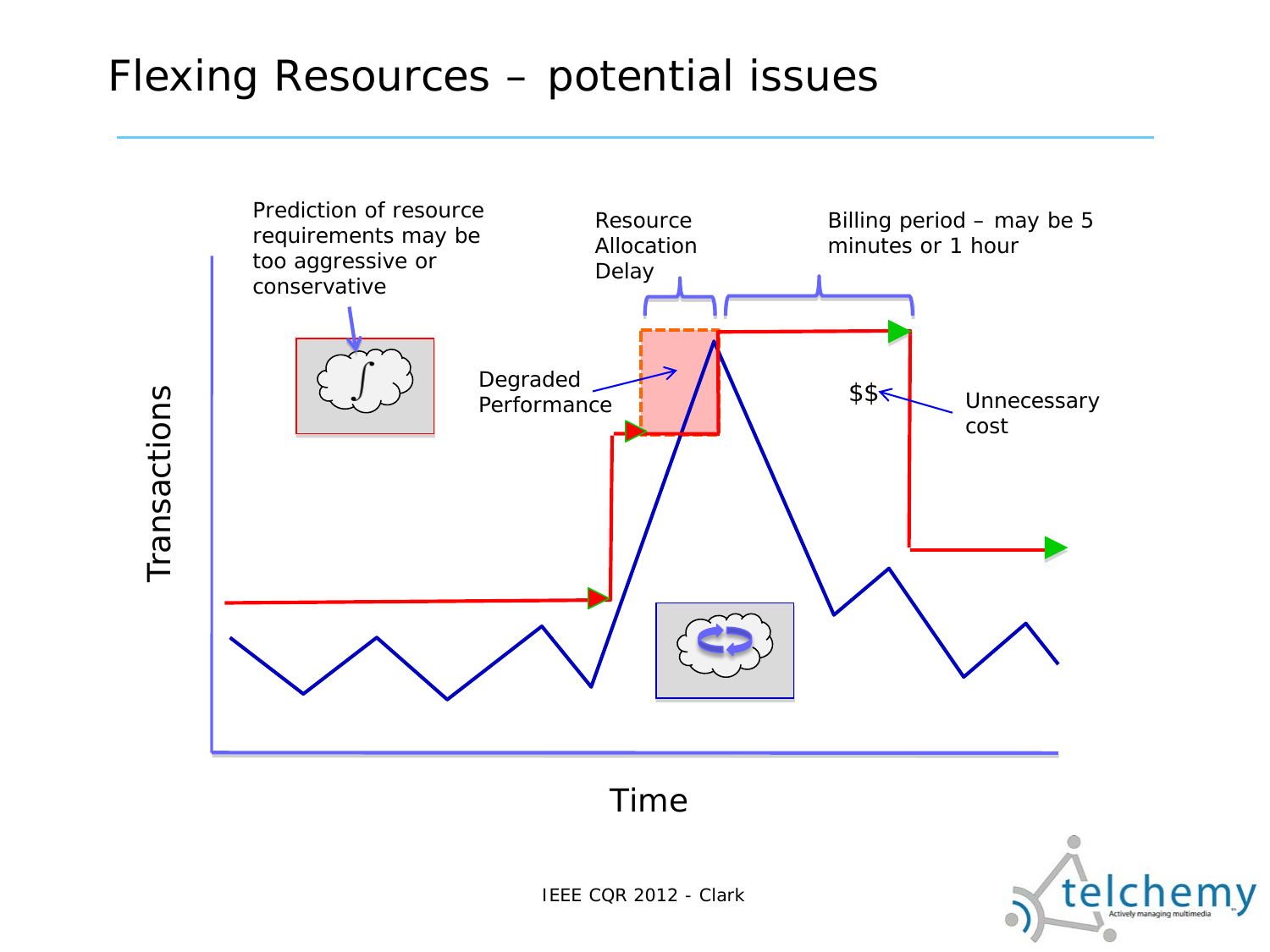#### Cloud Infrastructure – typical SLA

Typical SLA – Availability

Amazon EC2 SLA - > 99.5% availability over 365 days Verizon Terremark – service credit for each 15 minute outage

Typical performance metrics (not part of SLA)

CPU capacity allocated Percentage usage of CPU capacity

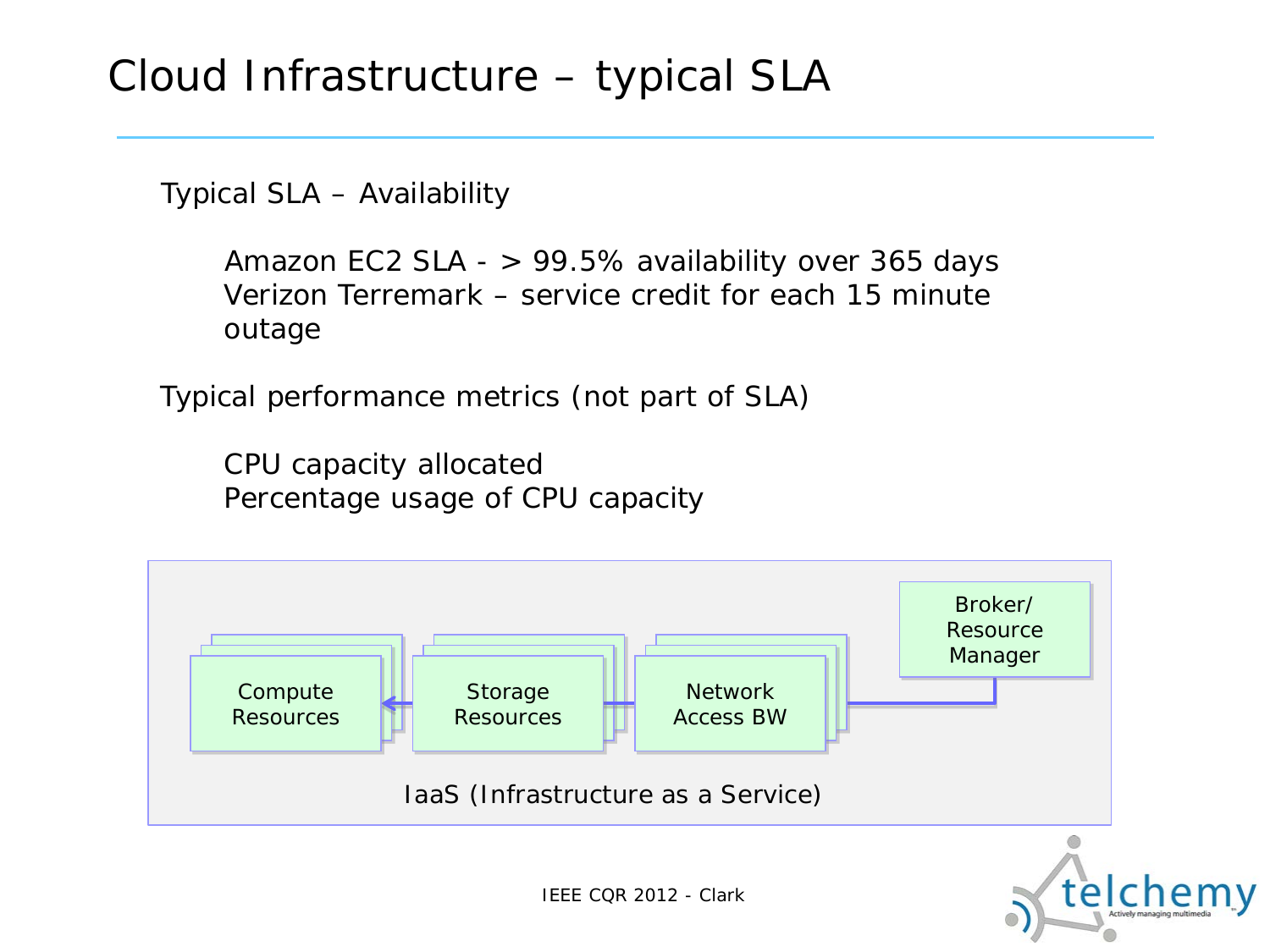## What should a Cloud SLA guarantee?



Elastic Computing service – should have SLA that supports Elastic Computing

- Do resources get allocated
- Delay to provide resources
- Are correct resources being provided

Availability guarantees should be short term – e.g. minutes of outage per hour

#### Cloud SLA

- Service Availability (Short/ Long Term)
- Dynamic Resource Availability
- Resource Allocation Response Time
- Resource Allocation Accuracy

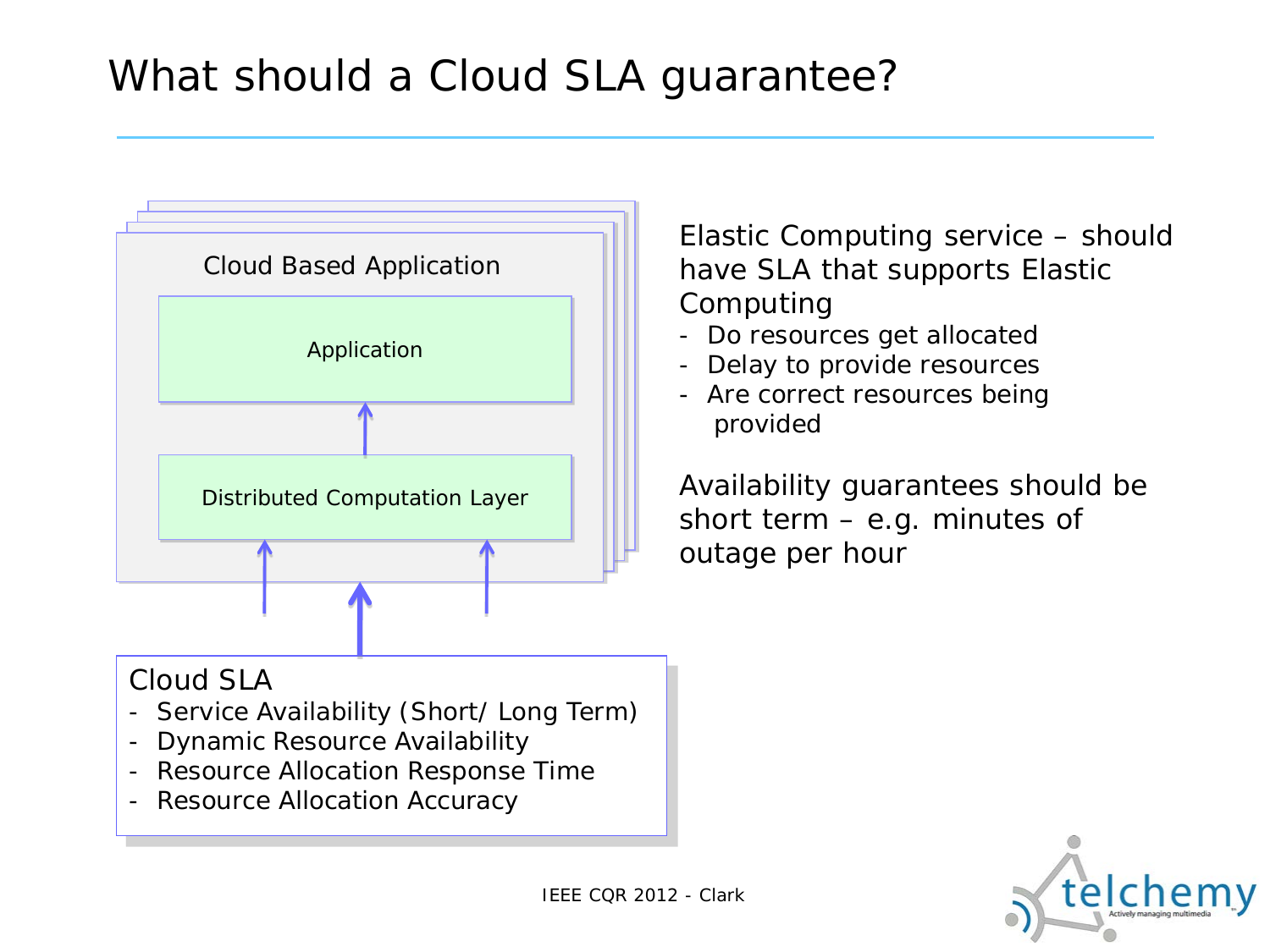### What should the Application Provider measure?



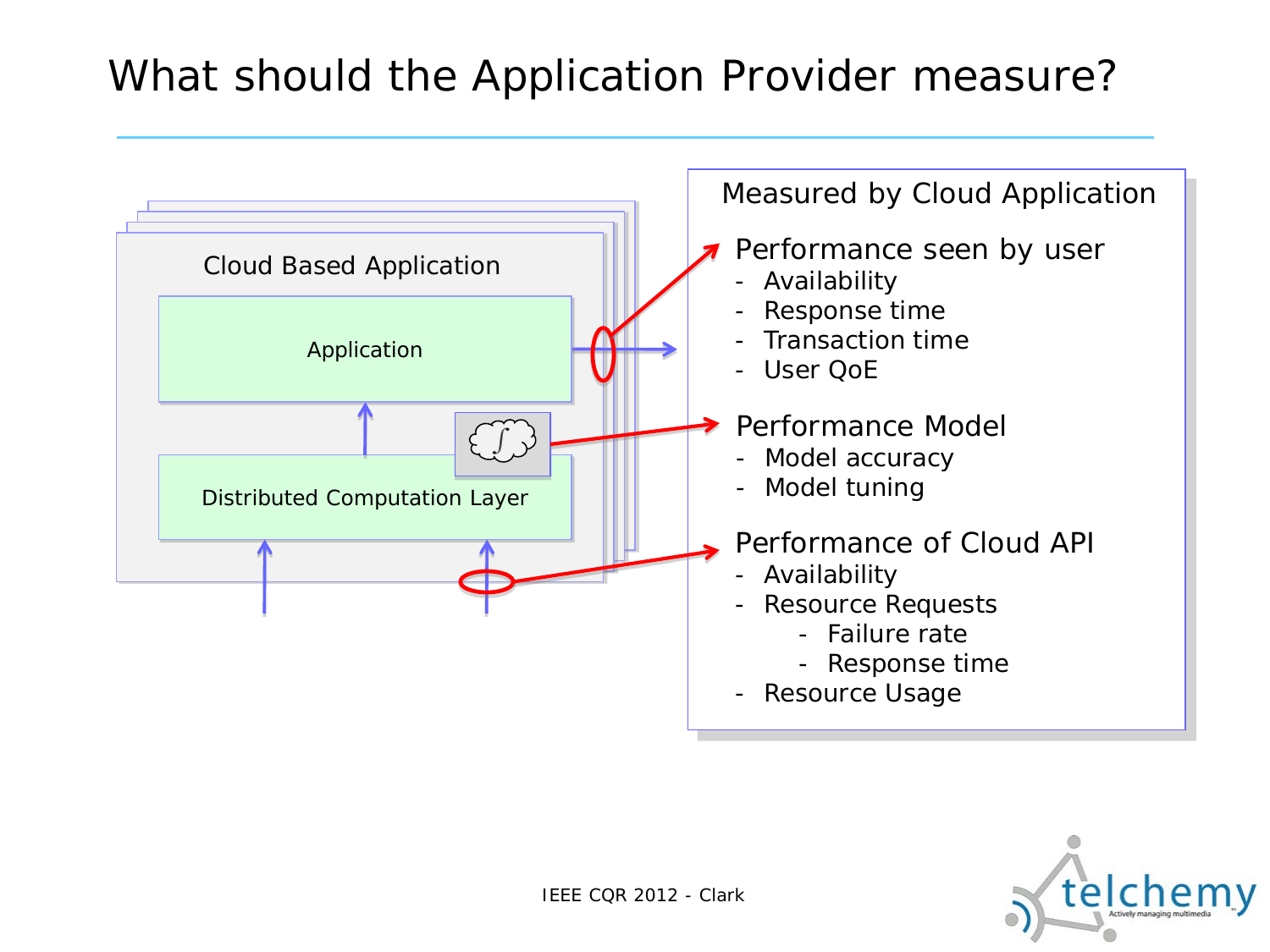### Summary

- Model for Cloud based Applications
- Cloud Application Performance
- Typical Cloud SLA
- What Cloud Infrastructure and Cloud Application providers need to measure
- Related information
	- NIST Cloud Computing Definition
	- DMTF Cloud Management WG
	- ATIS Cloud Services Forum
	- ITU-T Cloud Focus Group
	- Amazon CloudWatch
	- OpenStack